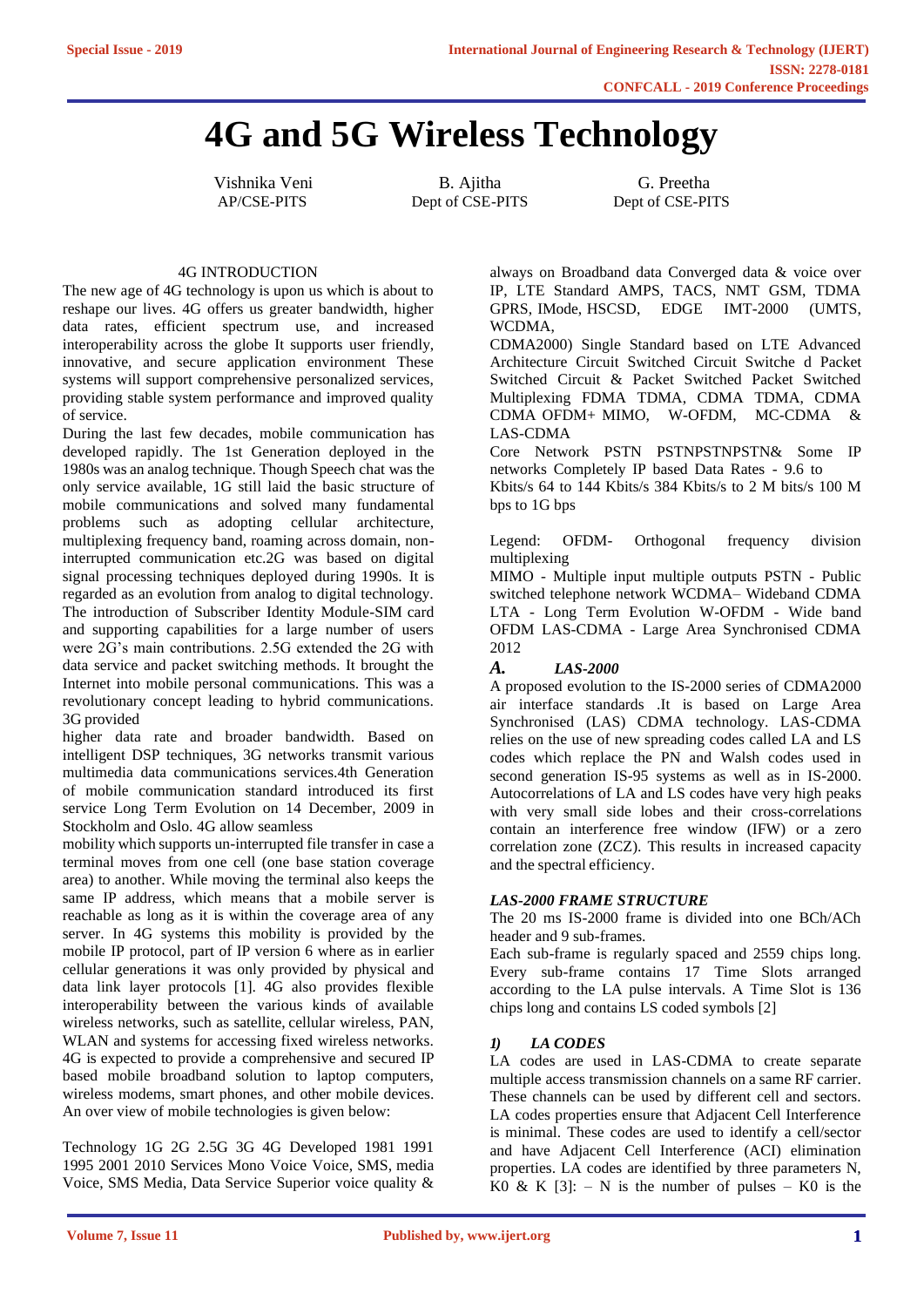minimum pulse interval

– K is the total LA code length LAS-2000 uses 17, 136  $\&$ 2559 LA codes. Same codes are used in W-LAS and TD-LAS.

#### *2) LS CODES*

LS codes are used in LAS-CDMA to spread the transmitted signal. These codes are used to create multiple Code Divided transmission channels and have Inter- Symbol Interference (ISI) and Multiple Access Interference (MAI) rejection properties. LS codes are defined according to a tree structure where each LS code is made up of a C component and an S component. These components are complementary orthogonal, the sum of their auto correlation functions does not have side lobes and the sum of theircross correlation function is null within the IFW [4] FDM

Orthogonal frequency-division multiplexing (OFDM) is a frequency division multiplexing (FDM) scheme that uses a digital multi-carrier modulation method.This data is then divided into several parallel data streams or channels for each sub-carrierMain areas of focus in OFDM are Impulse noise & mitigation (particularly with application to digital television broadcasting), efficient digital signal processing implementation of OFDM and Peak-to-average power reduction in OFDM [6].

#### 4G STANDARDS

### *A. LTE ADVANCED*

LTE (Long Term Evolution) is standardization within the 3GPP (3rd Generation Partnership Project). Since 2010 operators have started to replace GSM and UMTS with LTE mobile communication systems. First LTE 'Release 8' 2008 was All-IP Network with new OFDMA, FDE and MIMO based radio interface. Release 8 was not backwards compatible with previous CDMA interfaces and contained Dual- Cell High Speed Packet Access (HSDPA) wireless broadband standard. 'Release 9' launched in 2009 came with SAES Enhancements, WiMAX and LTE/UMTS Interoperability. 'Release 9' has Dual- Cell HSDPA with MIMO, Dual-Cell HSUPA. 'Release 10' introduced in 2011 also known as LTE Advanced fulfils IMT Advanced 4G requirements.

# *B. WiMAX 2*

WiMAX stands for Worldwide Interoperability for Microwave Access. It provides fixed & mobile Internet. WiMAX 2 also called Wireless MAN- Advanced has become the first true 4G technology to be approved by the IEEE and ITU. WiMAX is backward compatible with Release 1; operators could migrate from release 1 to release 2 by upgrading hardware or software. The IEEE has introduced it as 802.16m and acknowledged WiMAX 2 alongside LTE Advanced as a standard 4G technology. 802.16m systems can provide four times faster data speed than the WiMAX Release 1.WiMAX 2 will allow downlink speeds of up to 300Mbps. This technology supports MIMO, femto cells, self- organizing networks & relays, and multicarrier operation. It supports both 120Mbps downlink and 60Mbps uplink speeds [8].

#### IMPLEMENTATION CHALLENGES & SOLUTIONS

Technically 4G creates all integrated IP- based environment that supports voice, broadcasting media and Internet which enables users to enjoy both fixed and wireless communication networks. In all this complex hierarchy the user always has full control of privacy and expenditure

# *4G implementation challenges include:*

# *SECURITY AND PRIVACY*

4G is IP based network which is prone to serious security threats. Implementation of internet protocol security which has better encryption and authentication techniques like IPv6 can reduce this venerability.

#### QUALITY OF SERVICE

Application performance is an area of grave concern. With 4G, wireless users expect easy access to everything from Face Book & E- mail to video from their wireless devices. As a result consumers will judge quality of service based on application performance rather than traditional phone services.

#### SERVICE & BILLING

To reduce operating costs, devices that operate on 4G networks should have the capability to support different networks. This would reduce the operating cost, simplify design problems and will reduce power consumption. 4G networks are using "multi- mode devices" in which software radio allow the end-user device to adapt and interface to various wireless networks automatically. Due to the heterogeneity nature of 4G networks, wireless devices have to process, discover and connect to signals from different service providers with distinct protocols. These can be incompatible with each other. "System initiated discoveries". This mechanism allows automatic installation of software modules based on the wireless system the user is connected to. Another approach is based on overlay networks which perform all necessary tasks such as protocol translation and Quality of service negotiations. Managing user account and billing them becomes more hectic. Frame work need to be established to perform this task with utmost diligence.

# *1) DISTINCT SERVICES*

Distinct and fresh services which will provide new applications with increased benefits for the users are still scarce. Therefore, it is envisioned that the real advantage in shape of services that future foretell will be based upon the integration of technologies that are structured to match the needs of different segments of market.[10]

#### VI. CONCLUSION

Though 4G technology is around the corner but there is some work to be done. Deploying LTE-Advanced & WiMAX-2 is of utmost importance. Steps need to be taken now so that we may lay provisions for a global network. This global network will be able to cater the needs of users on personalised bases. Backwards compatibility is the core issue so that the new emerging technology supports the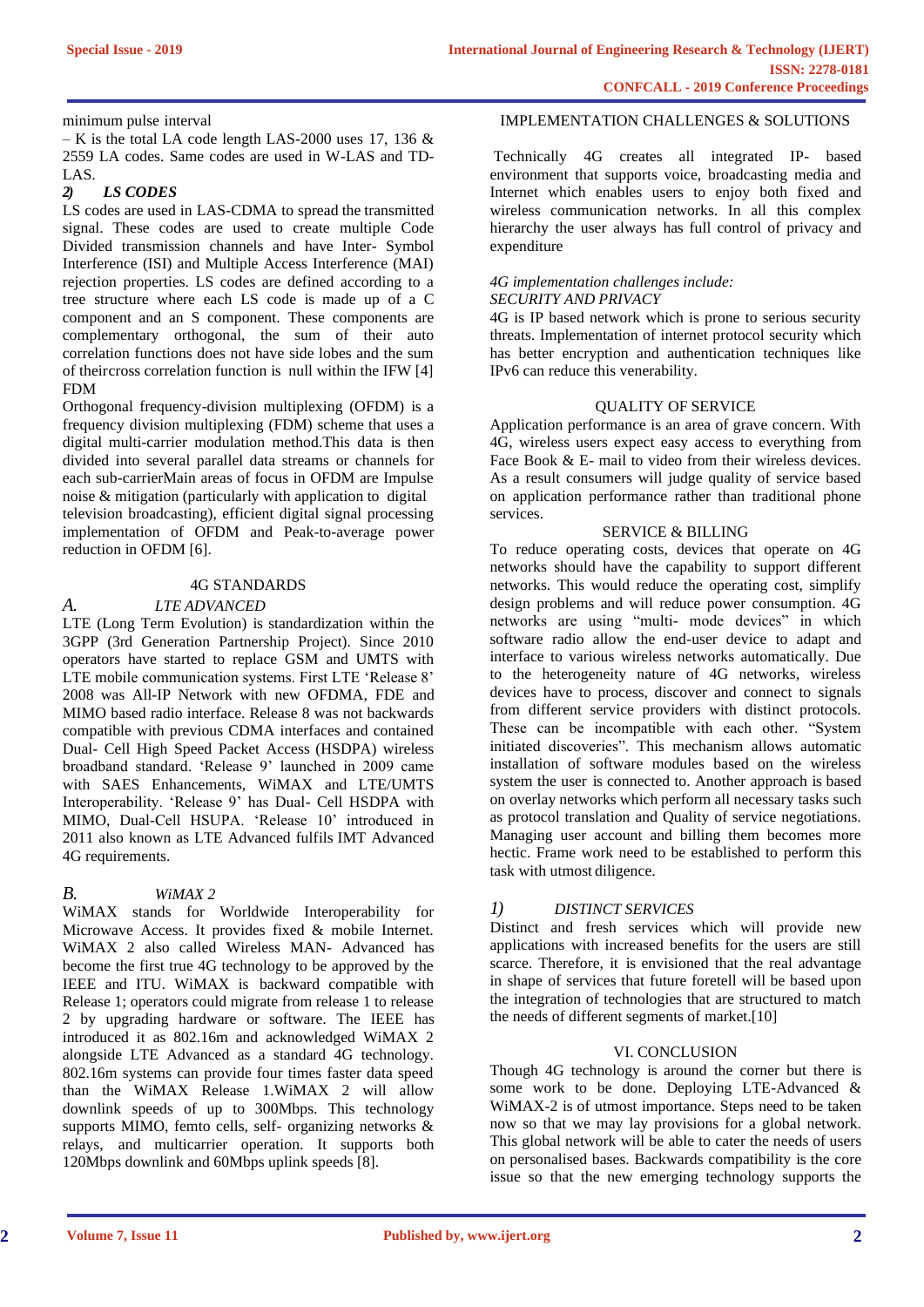previous infrastructure. Our best hope is to start developing next generation technologies now.

#### REFERENCES

- [1] Li Weiwei, 'Comparison and Transition of Key Technologies on 3G and 4G', Guangdong Communication Technology, 2004.
- [2] Daoben Li, Frederic Leroudier, 'LAS- CDMA', Link-air Communications, ISEM - Planetary Scientific Research Center Proceeding, Bangkok July 2011 ISBN:978- 81-921733-0-6
- [3] Xiaobo Zhou, Wenkai Lu, 'Performance Analysis of LA codes in LASCDMA,' IEEE ICSP02, pp. 1307-1311, Aug 26-30, 2002
- [4] Daoben Li, 'The Perspectives of Large Area Synchronous CDMA Technology for the Fourth-Generation Mobile Radio,' IEEE Communications Magazine, March 2003.
- [5] Stamatiou, K.; Proakis, lG., 'A performance analysis of coded frequency- hopped OFDMA', IEEE Wireless Communication and Networking Conference 2005, vol. 2, pp. 1132-1137.
- [6] Paul raj, A.J. ; Gore, D.A.; Nabar, R.U.; Bolcskei, H., 'An overview of MMIMO communications - a key to gigabit wireless', Proceedings of the IEEE, vol. 92, no.2, Feb 2004, pp. 198-218.
- [7] 'The 3G Long-Term Evolution Radio Interface Concepts and Performance Evaluation', Erik Dahlman, Hannes Ekström, Anders Furuskär, Ylva Jading, Jonas Karlsson, Magnus Lundevall, Stefan Parkvall , Vehicular Technology Conference, Volume 1, 7-10 May 2006, pages:137 - 141.
- [8] A. H. Khan, M. A. Qadeer, J. A. Ansari and S.Waheed, '4G as a Next Generation Wireless Network', IEEE International Conference, 2009, pp.334–338.
- [9] S. Frattasi, F. H. P. Fitzek, and R. Prasad, 'A Look Into the 4G Crystal Ball,' Proc. INTELLCOMM, Oct. 2005, pp. 281–90.
- [10] Gisic S. 'advanced wireless communications: 4technology', John Wiley & Sons, 2004, Chichester, London.

#### 5G INTRODUCTION

Mobile and wireless networks have made tremendous growth in the last fifteen years. Nowadays many mobile phones have also a WLAN adapter. One may suppose that near soon many mobile phones will have WiMAX adapter too, besides their 3G, 2G, WLAN, Bluetooth etc. adapters. Using IP for both, 2.5G or 3G Public Land Mobile Networks (PLMN) on one side and WLAN on the other, raised research on their integration, which was mainly divided into loose [1] and tight [2] coupling. Regarding the 4G, its focus is towards seamless integration of cellular networks such as GSM and 3G, WLAN and Bluetooth [3], [4], and [5]. Multimode user terminals are seen as must have for 4G, but different security mechanisms and different

QoS support in different wireless technologies remain a challenge. However, AAA integration among different wireless networks [1] (e.g. PLMN and WLAN) is functioning in practice even today. But, different wireless networks from a single terminal are used exclusively, that is, there is no combining of different wireless access technologies for a same session (e.g., FTP download). The proposed Open Wireless Architecture (OWA) in [6] is targetedto provide open baseband processing modules with open interface parameters to support different existing as well as future wireless communication standards. The OWA is targeted to MAC/PHY layers of future (4G) mobile terminals. The referenced work above provides a ground for definition of a concept for beyond 4G mobile networks, referred in this paper as 5G mobile networks

II. CONCEPT FOR 5G MOBILE NETWORKS

The 5G terminals will have software defined radios and modulation schemes as well as new error-control schemes that can be downloaded from the Internet. The development is seen towards the user terminals as a focus of the 5G mobile networks. The terminals will have access to different wireless technologies at the same time and the terminal should be able to combine different flows from different technologies. The vertical handovers should be avoided, because they are not feasible in a case when there are many technologies and many operators and service providers. In 5G, each network will be responsible for handling user-mobility, while the terminal will make the final choice among different wireless/mobile access network providers for a given service. Such choice will be based on open intelligent middleware in the mobile phone. Now, we will go through all OSI layers (Fig. 1) in the 5G mobile terminal design (Fig. 2).

#### *A. PHYSICAL/MAC LAYERS*

Physical and Medium Access Control layers i.e. OSI layer 1 and OSI layer 2, define the wireless technology. For these two layers the 5G mobile networks is likely to be based on Open Wireless Architecture [6].

#### *B. NETWORK LAYER*

The network layer will be IP (Internet Protocol), because there is no competition today on this level. The IPv4 (version 4) is worldwide spread and it has several problems such as limited address space and has no real possibility for QoS support per flow. These issues are solved in IPv6, but traded with significantly bigger packet header. Then, mobility still remains a problem. There is Mobile IP standard on one side as well as many micro-mobility solutions (e.g., Cellular IP, HAWAII etc.). All mobile networks will use Mobile IP in 5G, and each mobile terminal will be FA (Foreign Agent), keeping the CoA (Care of Address) mapping between its fixed IPv6 address and CoA address for the current wireless network. However, a mobile can be attached to several mobile or wireless networks at the same time. In such case, it will maintain different IP addresses for each of the radio interfaces, while each of these IP addresses will be CoA address for the FA placed in the mobile Phone. The fixed IPv6 will be implemented in the mobile phone by 5G phone manufacturesC. Open Transport Protocol (OTA) layer The mobile and wireless networks differ from wired networks regarding the transport layer. In all TCP versions the assumption is that lost segments are due to network congestion, while in wireless networks losses may occur due to higher bit error ratio in the radio interface. Therefore, TCP modifications and adaptation are proposed for the mobile and wireless networks, which retransmit the lost or damaged TCP segments over the wireless

link only. For 5G mobile terminals will be suitable to have transport layer that is possible to be downloaded and installed. Such mobiles shall have the possibility to download (e.g., TCP, RTP etc. or new transport protocol) version which is targeted to a specific wireless technology installed at the base stations. This is called here Open